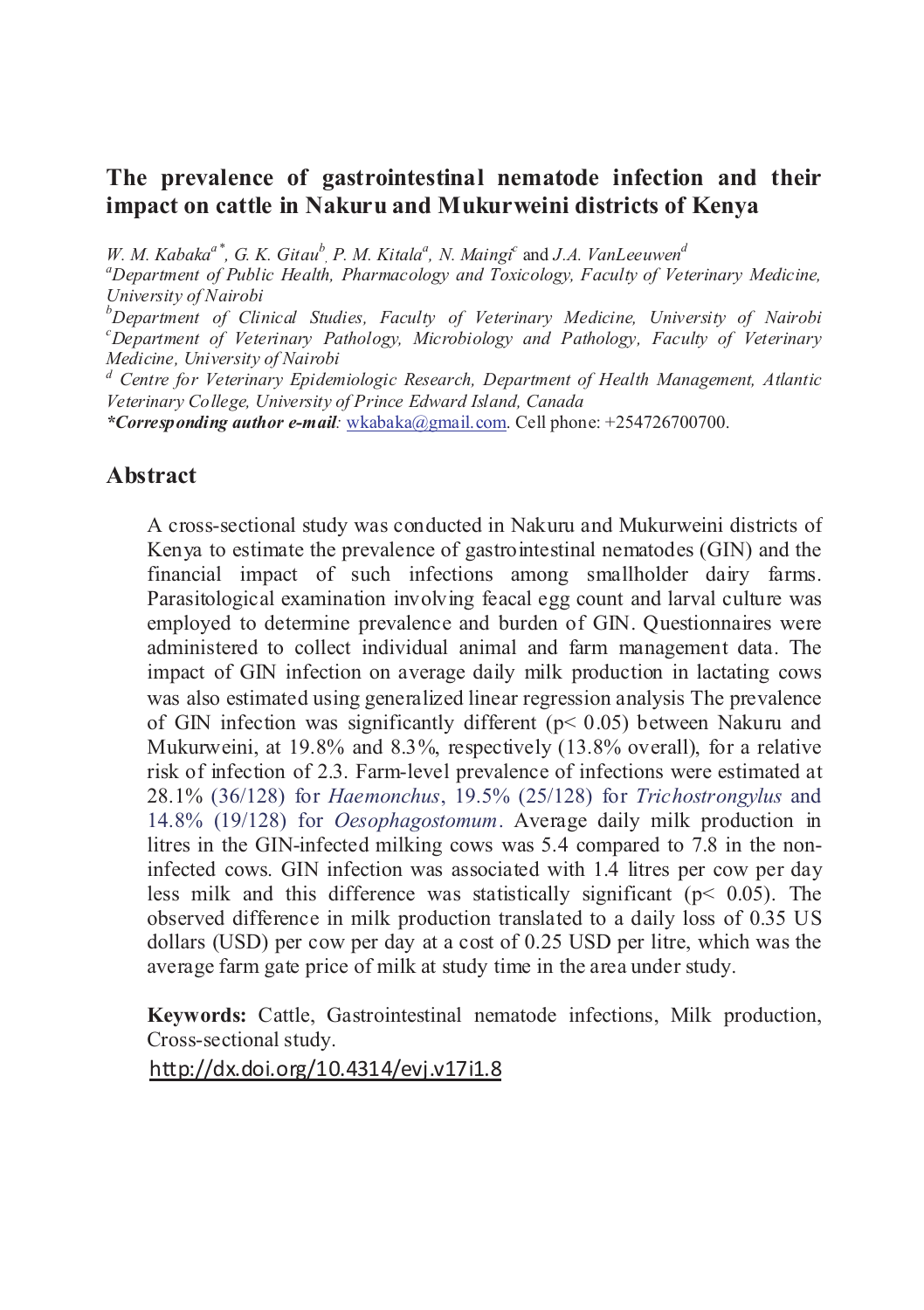## **Introduction**

Gastrointestinal nematode (GIN) infections in cattle are of considerable economic importance, causing clinical disease and mortalities, but more importantly, by causing subclinical chronic production losses as a result of weight loss, reduced weight gain, and reduced milk production (Over *et al.,* 1992).

GIN infections have been observed to affect younger cattle more than adults, with the super family *Trichostrongyloidea* having the biggest impact, leading to clinical manifestations including pale mucous membranes due to anemia, poor body condition (Urquhart *et al.,* 1996), and reduced immunity (Charlier *et* al., 2009). In Africa, a study carried out in Ouagadougou, Burkina Faso, on the prevalence of GIN in cattle showed that *Cooperia* was most prevalent (89.4%), followed by *Haemonchus contortus* (66%), and *Oesophagostomum radiatum* (42.6%), whereas *Haemonchus* became predominant in the rainy season as it was able to withstand harsh climatic condition through arrested development in the L4 stage (Belem *et al.,* 2001). In Kenya, infestation with GIN in dairy cattle was common (Maingi *et al.,* 1998). A study carried out on cattle in Central Kenya showed that *Haemonchus*, *Trichostrongylus*, *Cooperia* and *Oesophagostomum* were responsible for parasitic gastroenteritis, *Haemonchus placei* being the predominant nematode (Waruiru *et al.,* 2001). A study done in Zimbambwe on 16,264 communally grazed cattle, by Pfukenyi *et al.,* (2007), showed the prevalence of GIN to be 43%. Another study carried out in Ngorongoro District of Tanzania on pastoral cattle found the prevalence of GIN to be 20% (Swai *et al.,* 2006).

The milk yield after anthelmintic treatment on pastured dairy cattle in the Netherlands was estimated to increase by 1 kg/cow/day (Charlier *et al.,* 2009). There is limited information on the economic impacts of GIN on milk production in Africa. The objectives of this study were to estimate the prevalence of GIN infection and the financial impact of such infections among smallholder dairy farms.

#### **Materials and Methods**

Study area

The study was carried out in Mukurweini District of Nyeri County and Nakuru District of Nakuru County between June  $16<sup>th</sup>$  2010 and August 30<sup>th</sup> 2010. Nyeri County is one of the five counties of Central Province and forms part of Kenya's central highlands (The Constitution of Kenya, 2010). Dairy farming is an important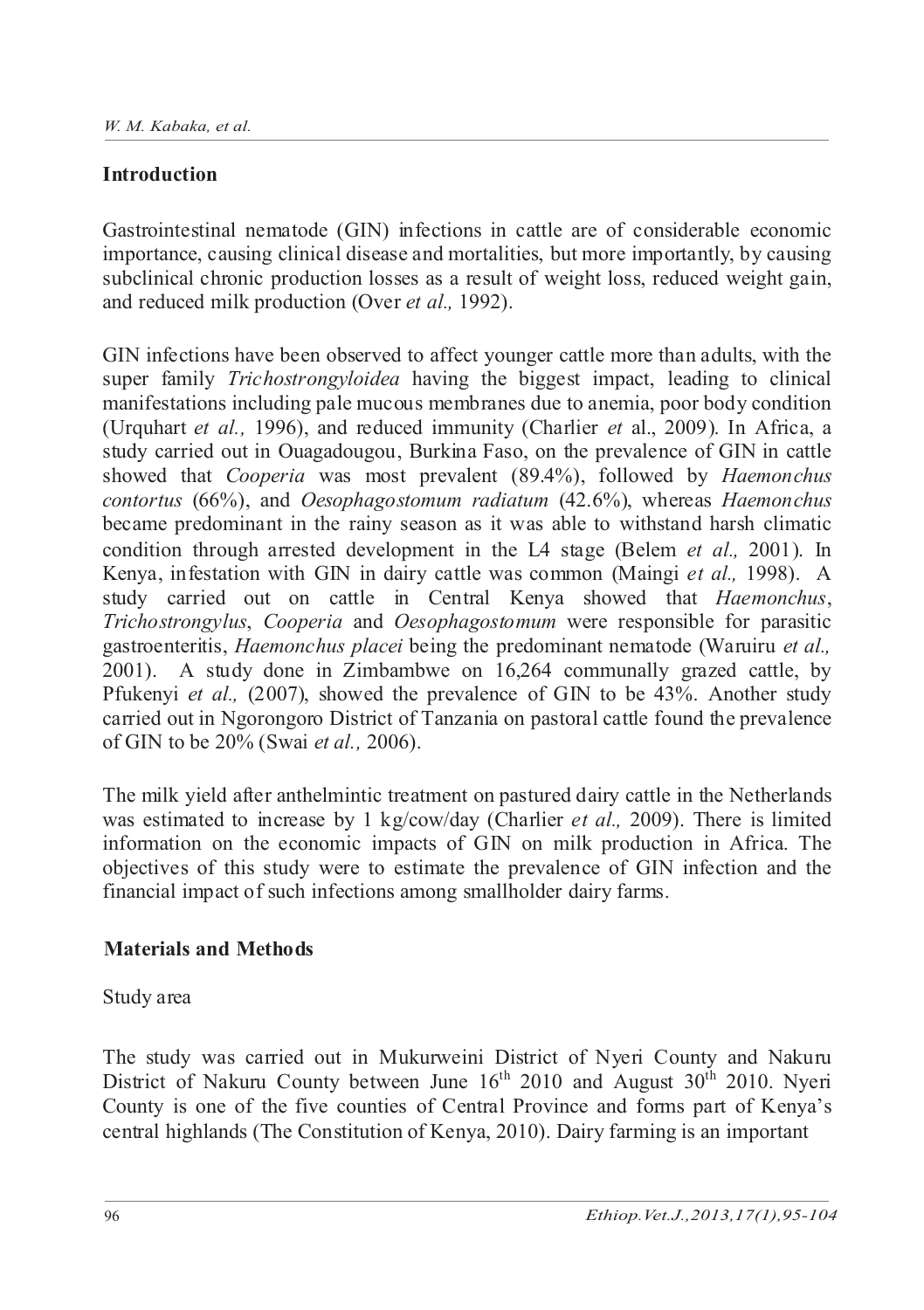enterprise in Mukurweini District, with the farmers practicing zero-grazing methods, where pastures are cut and carried to the cattle. Nakuru County is one of the 14 Counties of the Rift Valley Province and it lies within the Great Rift Valley (The Constitution of Kenya, 2010). Dairy farmers in the area practice both zero-grazing, and semi-zero-grazing, where the cattle are housed but allowed to graze at certain times.

## Study design

A cross-sectional study was carried out on 419 heads of cattle that were on 128 farms (64 farms in each district), to establish the prevalence and economic impact of gastrointestinal nematode infections in Nakuru and Mukurweini districts of Kenya. In Nakuru, a simple random selection was employed at the farm level using a sampling frame of the dairy farms provided by the District Livestock Production Officer. For logistical reasons, a purposive sampling method was used in Mukurweini, as the research was conducted alongside another project comparing smallholder dairy farms with and without biogas digesters (Dohoo *et al.*, 2012a; Dohoo *et al.,* 2012b). In that study, biogas digesters were distributed to a group of smallholder dairy farmers considered representative of the various sub-districts and demographics of smallholder dairy farmers in the area, and the referent group of farmers was randomly selected. Due to the similarity of farming practices across smallholder dairy farms in the district (virtually all zero-grazing units), the Mukurweini sample of farms was considered a fair representation of the population in the district. In Mukurweini district, all cattle that were above three months of age on the selected farms were sampled for the study. In Nakuru district, some farms were larger, and therefore on farms that had more than 10 heads of cattle, a systematic random selection method was used to ensure that no more than 10 animals were sampled per farm.

## Data collection

Faecal samples from each animal on the selected farms were collected and analyzed for faecal egg counts (FEC) using a Modified McMasters technique (Ministry of Agriculture, Fisheries and Food, 1986), with a lower detection limit of 50 eggs per gram (epg). Faecal samples from a farm were pooled and larval cultures were conducted on the pooled sample.

Questionnaires were administered to the participating farmers to collect individual animal and farm management data, such as age, parity, sex, breed, body condition score, and feeding management. Animal weight was estimated using a heart girth tape.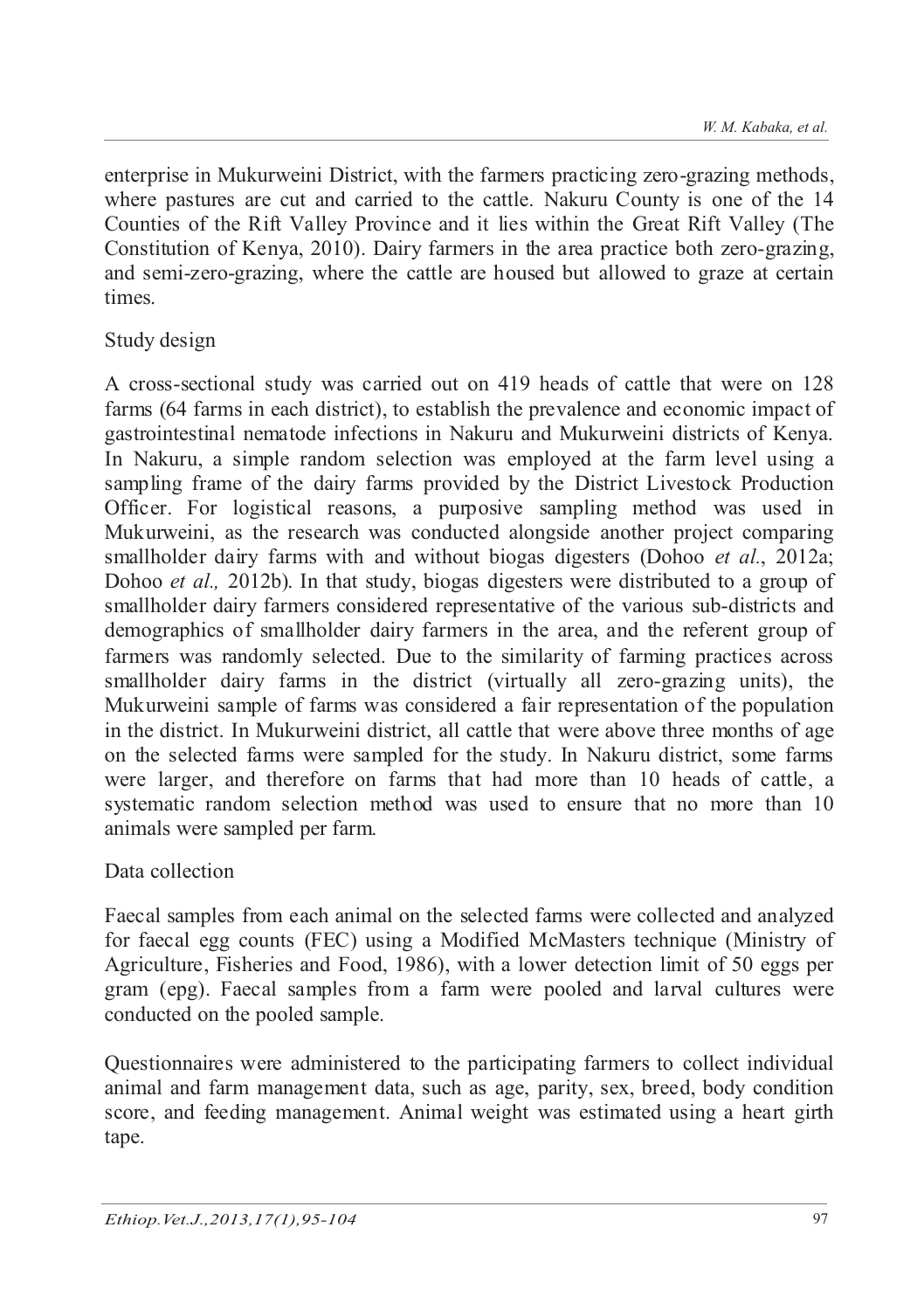Data regarding the stage of lactation of the milking cows and daily milk production were collected from the farmer for the purpose of estimating the milk production loss associated with GIN infection.

## Data analyses

For comparison purposes of worm loads with other studies, the mean, 95% confidence interval, and range of FECs (in epg) was calculated per district in both the immature cattle (3-12 months) and the adults (above 12 months), to examine the effect of age on the FECs (Georgi et al., 1997). A binary outcome was preferred to a continuous data outcome because: 1) the McMasters egg counting method gave an output in multiples of 50(each egg seen represented 50 eggs); and 2) the data had a right-skewed and a non-Gaussian distribution of the egg counts that could not be normalized with transformations. A threshold of 100 epg and above was considered GIN infection positive, and below 100 as negative (Hansen, 1994). One egg seen (representing 50 egg) could be a false positive due to the passing through of ingested eggs, or a very light level of parasitism.

A computation was carried out to establish whether there was an association between the district and the infection status using the chi-square (Thrusfield, 2007). Prevalence of infections in the different age groups was computed and tabulated to compare the risk of gin infection between the calves (<12 months) and the adults. Similarly the prevalence of gin infection by grazing management was tabulated, and a chi-square was calculated to compare the risk of gin infection in the zero-grazed and the free-range management systems.

Faecal samples from each farm were pooled and mixed, and the presence of each gin genus was determined following identification keys (Ministry of Agriculture, Fisheries and Food, 1986). the prevalence of each gin genus was calculated by taking the ratio of the farms infected with each genus to the total farms at risk of such infections.

To estimate the impact of gin infection on milk production, the mean and the 95% confidence interval of the milk yield in the milking cows, by gin status, was calculated. a generalized linear regression analysis was used to estimate the effect of gin infection on milk production, controlling for significant confounders, such as breed, animal weight, parity, lactation stage, cmt status and the amount of concentrates fed to the animals.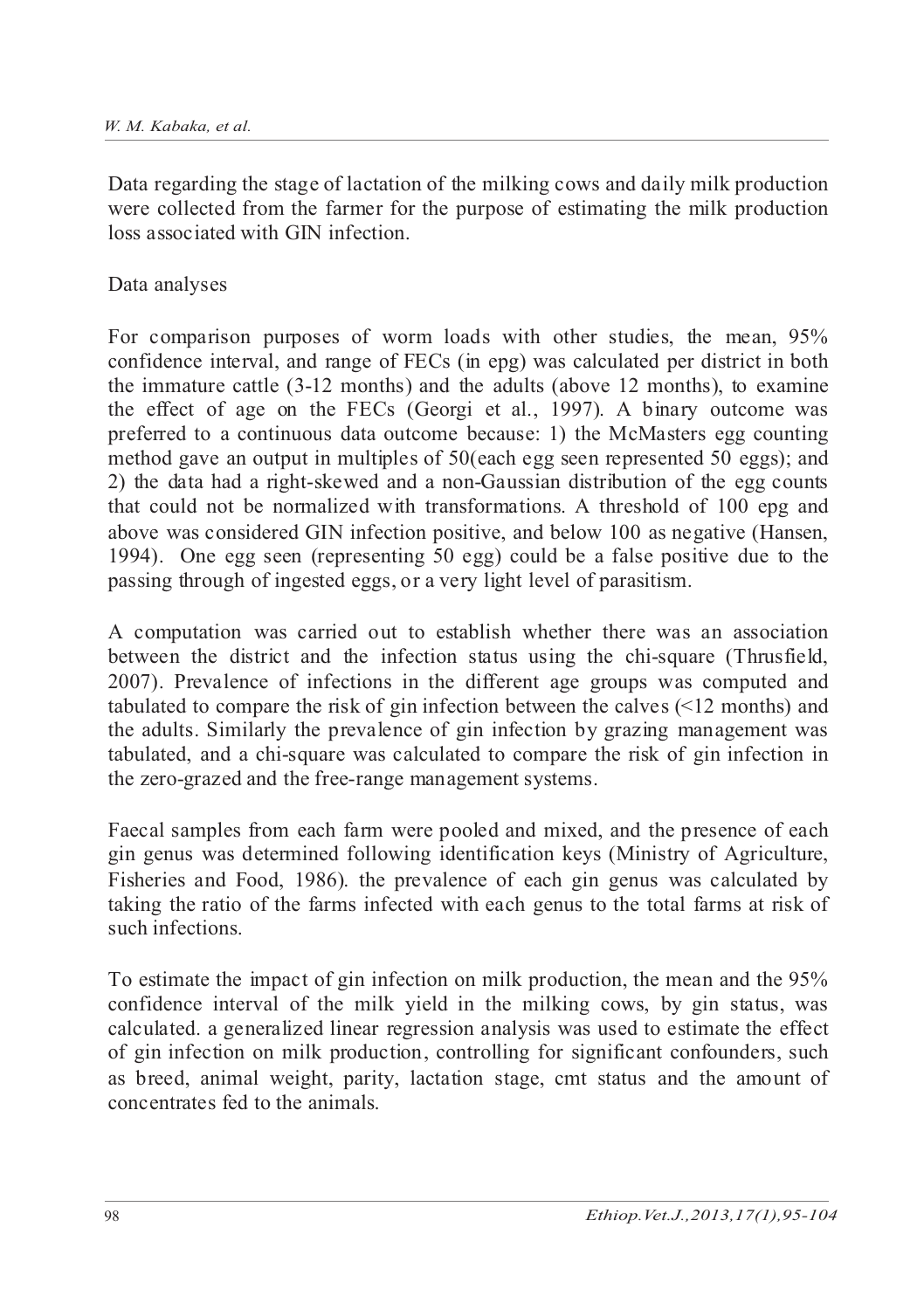## **Results**

Mean faecal egg counts of gastrointestinal nematodes

The overall mean, 95% confidence interval, fecs were 48.0, 35.2 to 60.8 in cattle less than 12 months of age, and 18.4, 12 to 24.8 in cattle more than 12 months of age, respectively, the mean egg counts were significantly higher(  $p = 0.05$ ) in cattle less than 12 month compared to older cattle, in both districts(table 2).

Table 2. Mean faecal egg counts of gastrointestinal nematodes and the 95% confidence intervals for all the 419 cattle Sampled, by age group and district, between June  $16<sup>th</sup> 2010$  and August  $30<sup>th</sup> 2010$ .

| <b>District</b>   | 3 months to 12 months -<br>mean epg and 95% CI | Above 12 months -<br>mean epg and 95% CI |
|-------------------|------------------------------------------------|------------------------------------------|
| <b>Nakuru</b>     | 62.8 [58.2, 67.4]<br>$n=43$                    | 29.6 [17.8, 41.4]<br>$n=159$             |
| <b>Mukurweini</b> | 36.4 [26.2, 46.6]<br>$n=55$                    | $7.4$ [2.7, 12.1]<br>$n=162$             |
| <b>Overall</b>    | 48.0 [35.2, 60.8]<br>$n=98$                    | 18.4 [12.0, 24.8]<br>$n=321$             |

 $95\%$  CI =  $95\%$  confidence interval

## 3.2 Gastrointestinal nematode species

The pooled larval cultures showed that *Haemonchus, Trichostrongylus*, and *Oesophagostomum* were the most common gastrointestinal nematodes found in the animals. Overall farm level prevalence of infections were estimated at 28.1% (36/128) for *Haemonchus*, 19.5% (25/128) for *Trichostrongylus,* and 14.8% (19/128) for *Oesophagostomum*.

In Nakuru District, *Haemonchus* was present in 33% (21/64) of the farms, *Trichostrongylus* was found in 25% (16/64) of the farms, while *Oesophagostomum* was found in 19% (12/64) of the farms. In Mukurweini District, *Haemonchus* was present in 23% (15/64) of the farms, *Trichostrongylus* was found in 14% (9/64) of the farms, while *Oesophagostomum* was found in 11% (7/64) of the farms.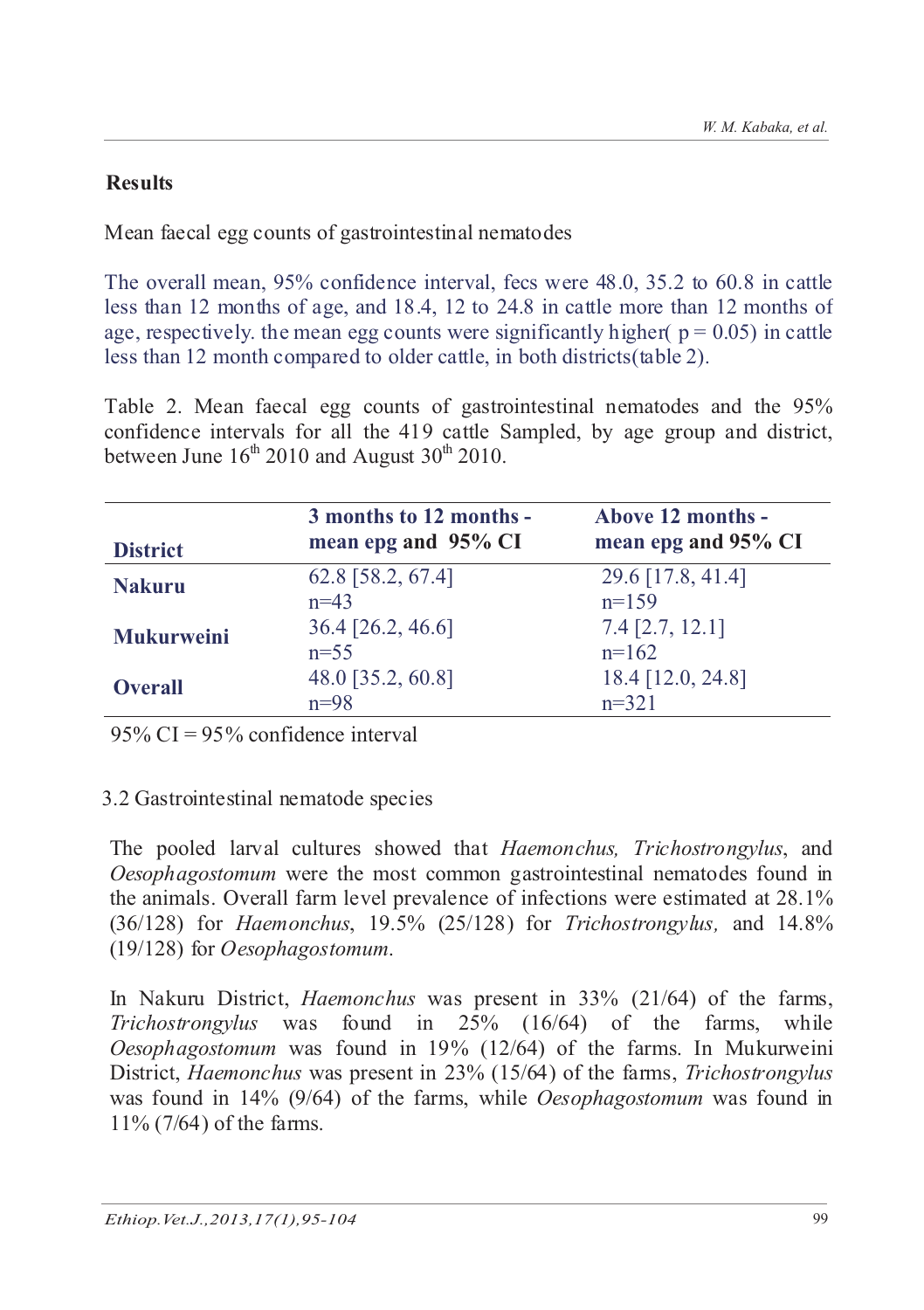Crude prevalence of gastrointestinal nematode infection

A 2 X 2 table was constructed to show the distribution of GIN infections in the Mukurweini and Nakuru districts (Table 3).

Table 3. Comparison of gastrointestinal nematode infection status in 419 cattle on 128 dairy farms per district between June  $16<sup>th</sup>$  2010 and August  $30<sup>th</sup>$  2010.

| <b>District</b>   | Infection $+ve$ | Infection -ve | Total |
|-------------------|-----------------|---------------|-------|
| <b>Nakuru</b>     | $40(19.8\%)$    | 162           | 202   |
| <b>Mukurweini</b> | $18(8.3\%)$     | 199           | 217   |
| Total             | $58(13.8\%)$    | 361           | 419   |

There was a significant ( $\chi^2$  = 11.6, p < 0.05) difference in GIN prevalence between the two districts. The relative risk was 2.3 showing that the risk of the GIN infection was more than twice in Nakuru as compared to Mukurweini.

The prevalence of GIN infection in free range cattle was 20.7%, (22/106) compared to 11.5% (36/313) in the zero-grazed animals. The difference was significant ( $\chi^2$  = 5.7, p< 0.05), Fifty-two percent (106/202) of cattle in Nakuru were on free-range grazing, while all the cattle in Mukurweini were on zero-grazing farming systems.

The prevalence of GIN infection in animals less than 12 months of age was 21.9%  $(32/146)$  and 9.5%  $(26/273)$  in animals more than 12 months old; the difference was statistically significant ( $\chi^2$  = 12.2, p < 0.05). An odds ratio of 2.7 showed that the odds of infection was more than two times in cattle less than 12 months compared to animals above 12 months of age. All the male animals sampled were calves less than 12 months of age, and there was no significant difference in prevalence of infection by gender.

Impact of gastrointestinal nematode infection on milk production

Mean milk production in the cows that showed no GIN infection  $(n=170)$  was estimated at 7.8 Kg/cow/day with a 95% confidence interval of 4.16 to 6.77, while mean milk production in the GIN-positive group ( $n=48$ ) was 5.5 Kg/cow/day with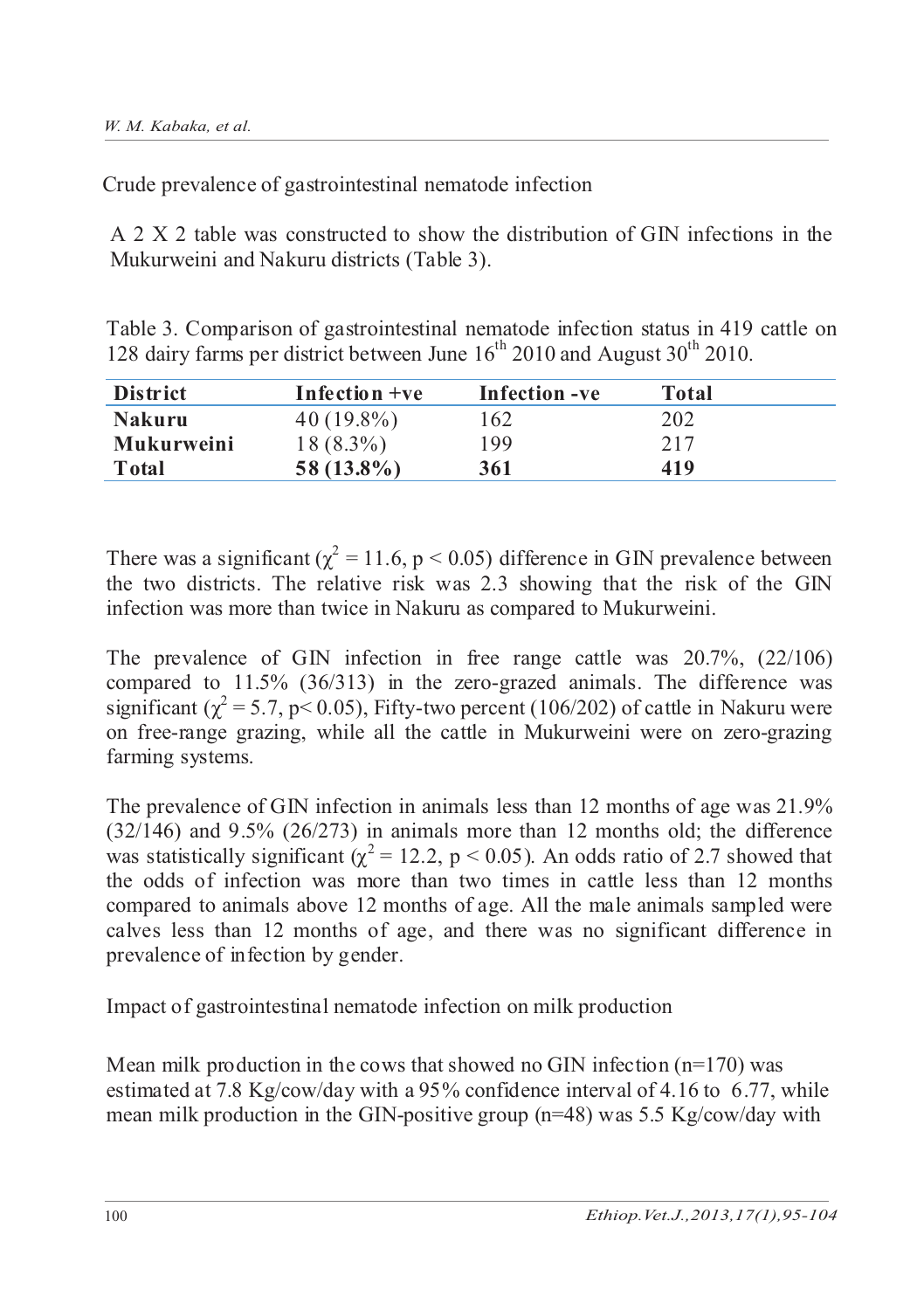a 95% confidence interval of 6.93 to 8.61. However, this difference of 2.3 kg/cow/day did not control for the effects of other factors likely to affect milk production, such as cow breed, weight, parity, lactation stage, CMT, and the amount of concentrates fed.

A generalized linear regression analysis with milk production as the outcome and GIN status as an explanatory variable, controlling for the effect of cow breed, weight, parity, lactation stage, CMT, and the amount of concentrates fed to the animals, showed that GIN infection was associated with 1.4 kg per cow per day less milk ( $p < 0.05$ ).

# **Discussion**

Our study showed that a prevalence of GIN infection, observed in Nakuru was significantly higher than the prevalence observed in Mukurweini. The relative risk indicated that the risk of GIN infection was more than twice as high in Nakuru compared to Mukurweini, and this difference was partially a function of the fact that over half of the cattle sampled in Nakuru district were free-ranging, which were more likely to be GIN infected than zero-grazed cattle. The overall prevalence of 13.8% estimated in this study was lower than that of 20% from a previous study by Swai *et al*. (2006), in Ngorongoro, in free-range pastoral cattle. The results also differed with another study carried out by Waruiru *et al.,* (2001) in Kiambu District on *Bos indicus* and *B. taurus* crosses on free range pasture which showed a prevalence of 75.9% in adults and 87.6% in immature animals. The lower prevalence in our study may be attributed to the improved management practices in both districts, especially in Mukurweini district, where the dairy farmers use zero-grazing units and treat for GINs regularly. In the two districts under study, dairy production is the biggest economic activity and as a result, the farmers have appeared to step up management activities, such as housing, feeding and helminth control. This anecdotal improved management may have resulted in a reduction in GIT nematodes infections. Due to the large variation in cattle management practices from various districts in Kenya, it is likely that the results of this study are limited to districts with similar management practices and therefore cannot be extrapolated as estimates for the country. The prevalence deduced here may therefore tend to underestimate the true prevalence in the whole country.

The current study agrees with a previous study carried out in Kiambu District in Kenya, which demonstrated that nematode prevalence was higher in cattle less than 12 months of age (Waruiru *et al.,* 2000).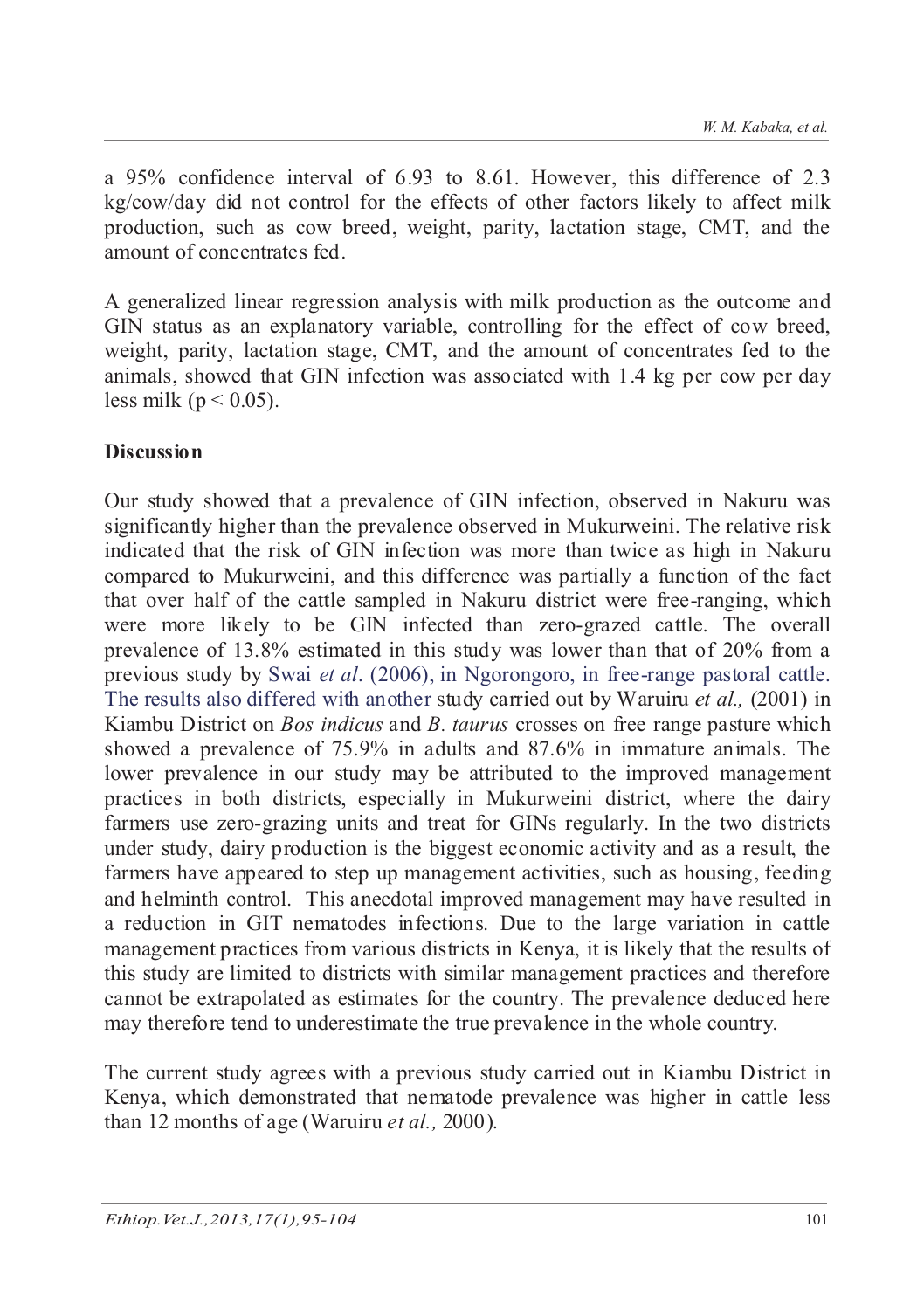The pooled larval culture showed that *Haemonchus, Trichostrongylus*, and *Oesophagostomum* were the most common nematodes found on the farms, with *Haemonchus* being present in 28% of the farms followed by *Trichostrongylus* (19.5%) and *Oesophagostomum* (12.5%). *Haemonchus* was also the predominant species of GIN in a previous study that was carried out in Kiambu District by Waruiru *et al.,* (1998) that showed the following prevalence: *Haemonchus placei* (67.0%), *Cooperia pectinata* (53.0%), and *Cooperia punctata* (41.7%). It is unclear why Cooperia were not identified in our study.

The current study showed that GIN-infection was associated with 1.4 liters per cow per day less milk, after controlling for farm clustering and significant confounders. This agrees closely with a similar study carried out in the Netherlands that estimated the milk yield response after anthelmintic treatment of pastured dairy cattle to be 1 kg/cow/day more milk (Charlier *et al.,* 2009). As milk is the most important output in a dairy enterprise, GINs lead to direct loss in production and income. At the price of 0.25 USD (US Dollars) per liter, which was the average farm gate price of milk in the study area at that time, a loss of 0.35 USD per cow per day was attributable to nematode infection. With dewormers costing 2.5 to 5 USD per cow at the time of the study, anthelmintic treatment would likely to be a cost-beneficial management tool among infected cattle.

## **Conclusion**

GIN infection was relatively common (14%), with a higher prevalence observed in Nakuru District compared to Mukurweini District, and among calves as compared to adults. The most prevalent genus was *Haemonchus.* GIN infection was associated with 1.4 kg per cow per day less milk, costing Ksh 28/cow/day. To avoid such losses in production, efforts should be directed towards GIN control in groups of animals that are considered at higher risk of infection.

# **Acknowledgement**

The study was sponsored by Farmers Helping Farmers, a Canadian non Governmental organization, the Atlantic Veterinary College, Veterinarians without Borders-Vétérinaires sans Frontières-Canada, and the XXIII World Veterinary Congress Foundation. Mr. R. Otieno and Miss. R. Githinji are hereby acknowledged for their contribution in processing the samples, and Ms. Laura Bourque and Vionna Kwan for assisting in sample and data collection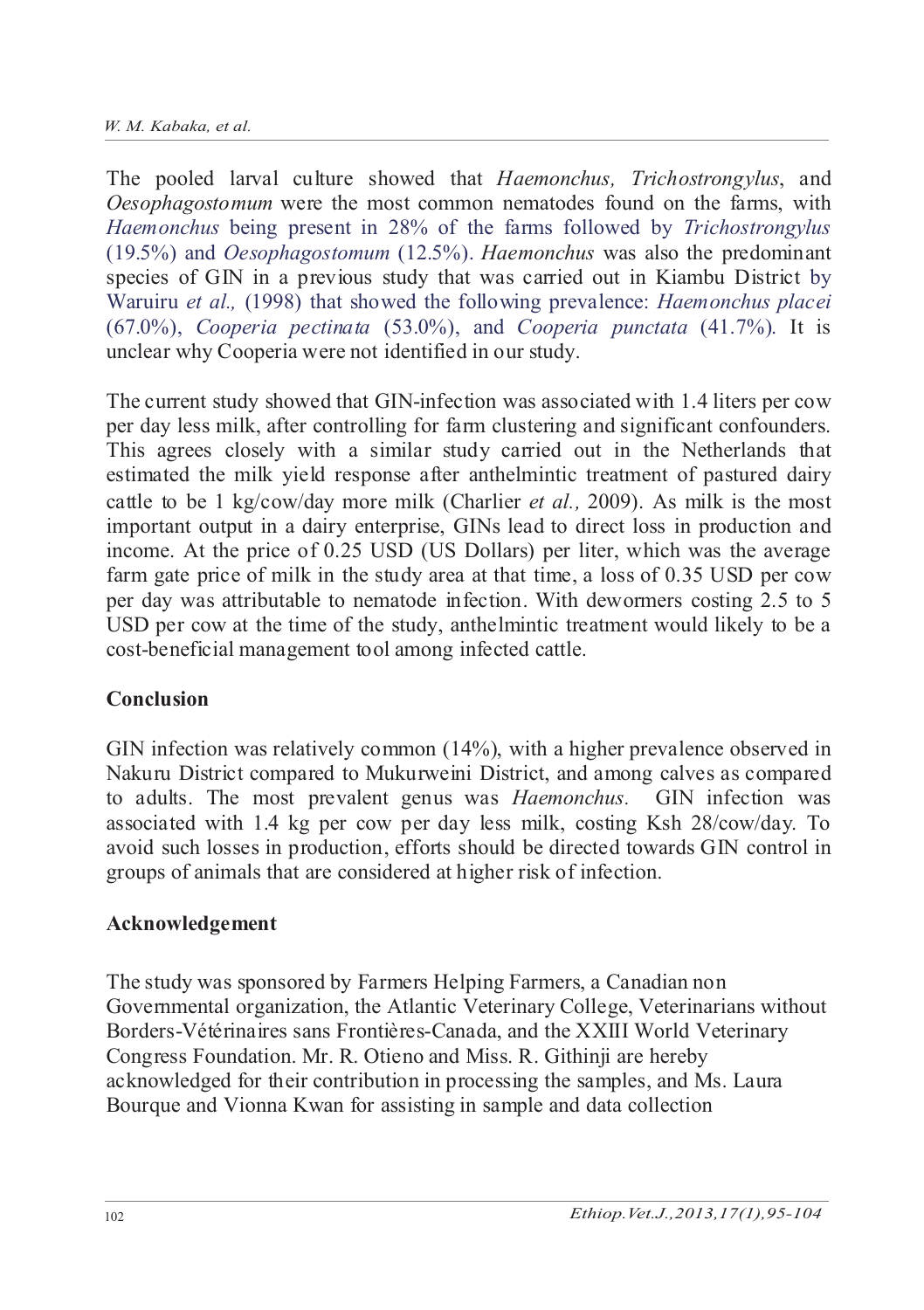#### **References**

- Belem A. M. G., Ouedrago O. P., Bessin R. 2001**.** Gastro-intestinal nematodes and cestodes of cattle in Burkina Faso*. Biotechnol. Agron. Soc. Environ*. 5, 17-21.
- Charlier J., Hoglund J., Samson-Himmelsjerna G., Dorny P., Vercruyss J. 2009. Gastointestinal nematode infection in adult dairy cattle: Impact on production, diagnosis and control. *Vet. Parasitol.* 164, 70-79.
- Dohoo C., VanLeeuwen J.A., Guernsey J., Critchley K. 2012a. Impact of biogas digesters on wood utilization and self-reported back pain on rural Kenyan smallholder dairy farms. *Global Pub. Health.* In Press.
- Dohoo C., Guernsey J., Critchley K., VanLeeuwen J.A. 2012b. Pilot study on the impacts of biogas digesters on respiratory health in women on Kenyan smallholder dairy farms. *J. Environ. Public Health.* In Press.
- Dohoo, I. R., W. Martin, and H. Stryhn. (2009). Veterinary Epidemiologic Research. AVC Inc., Charlottetown, Prince Edward Island, Canada.
- Georgi J. R., Georgi M. E. (1997). Parasitology for Veterinarians. 5<sup>th</sup> edition W. B. Saunders Company. pp 138-223.
- Hansen J., Perry B. (1994). The epidemiology, diagnosis and control of helminth parasite of ruminants. ILRAD, Nairobi pp. 79.
- Maingi N., Munyua W. K., Gichohi V. M., Bjorn H., Gathuma J. M. (1998). Resistance to benzimidazole and levamisole in nematodes parasites of sheep in Nyandarua Districts of *Kenya, Acta Tropica,* 69: 31-40.
- Ministry of Agriculture, Fisheries and Food, 1986. Manual of veterinary parasitological laboratory techniques, Technical Bulletin No. 18, HMSO, London, 124 pp.
- Over H. J., Jansen J., Van Olm P. W. (1992). Distribution and impact of helminth diseases and livestock in developing countries. Food and Agriculture Organization, Rome. pp 30-40.
- Pfukenyi D. M., Mukaratirwa S., Willington A. L., Monrad J. (2007). Epidemiological studies of parasitic gastrointestinal nematodes, cestodes and coccidian infections in cattle in Highveld and lowerveld communally grazing area of Zimbabwe. *Onderstepoort J. Vet. Res.*, 74(2): 129 -42.